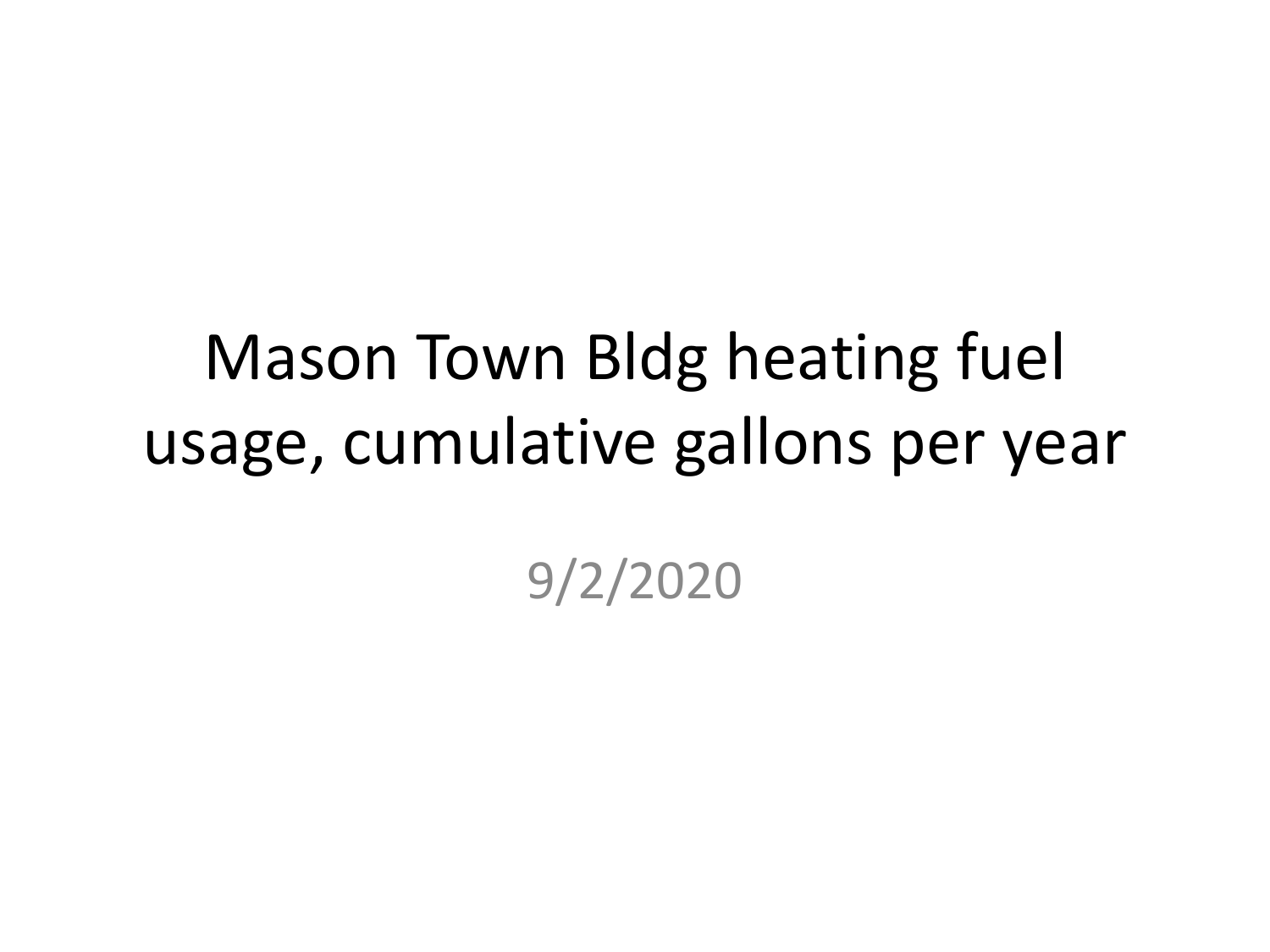## Police Dept LP

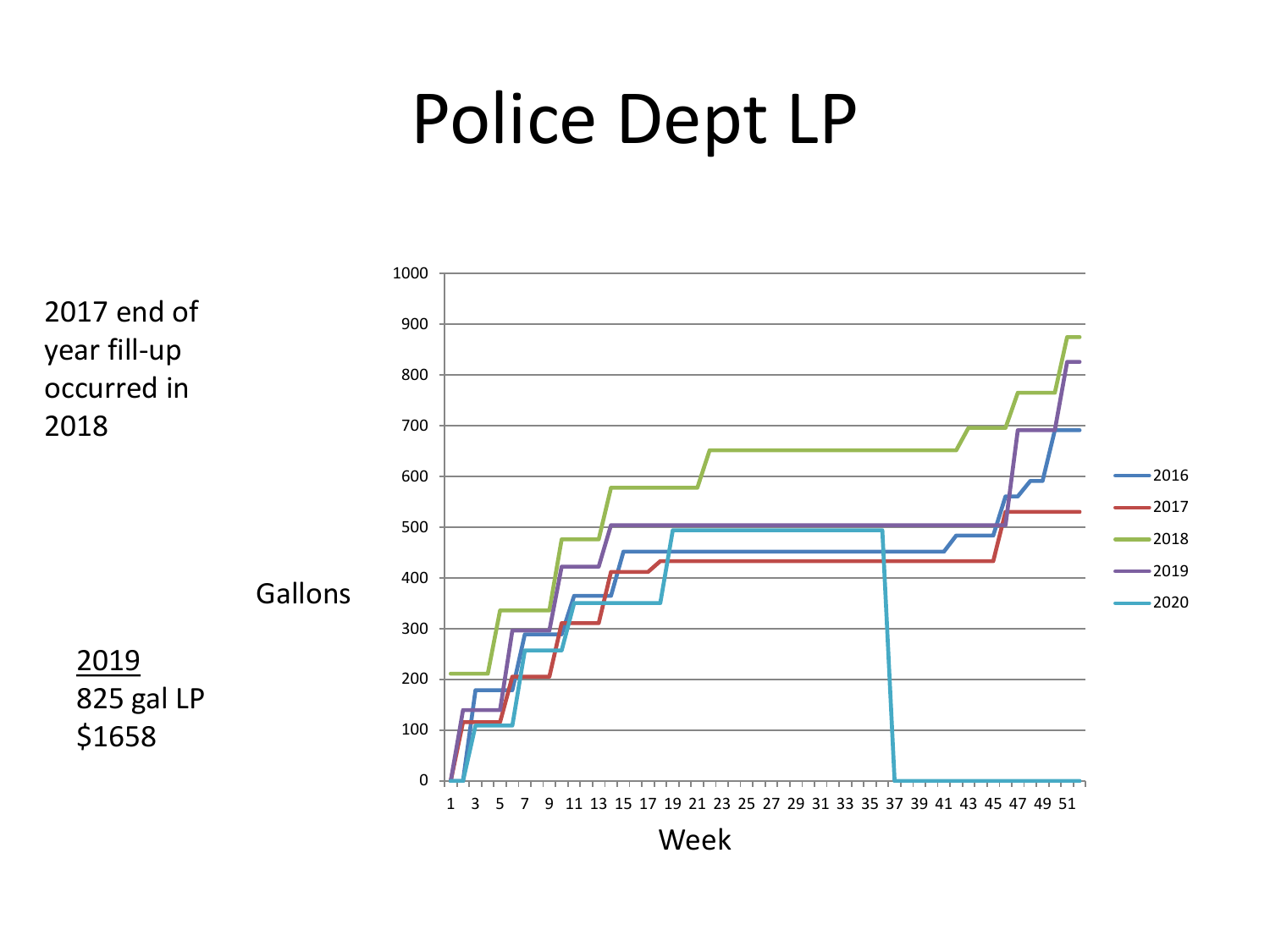#### Mann House #2 Fuel Oil



Week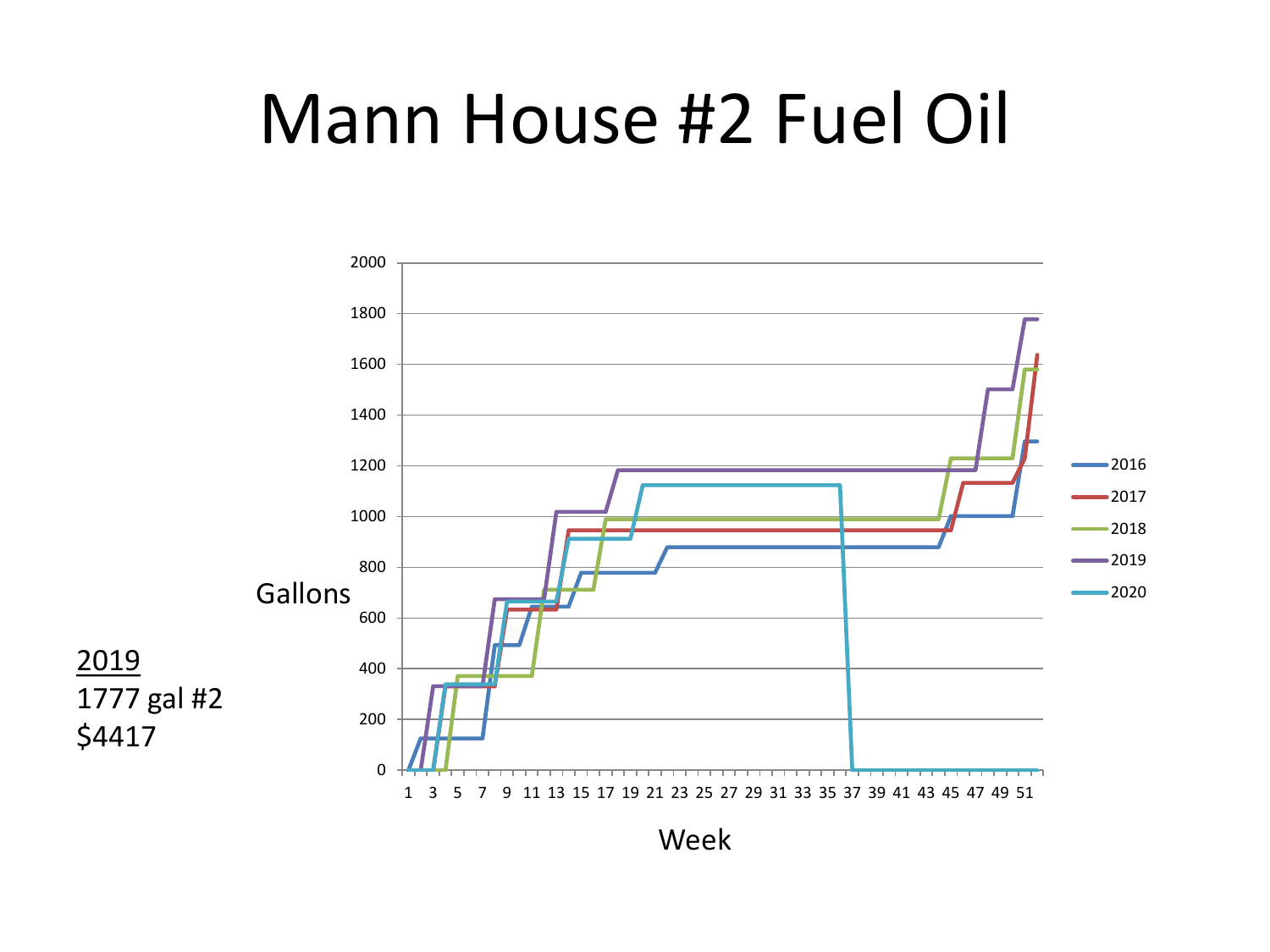### Town Hall LP

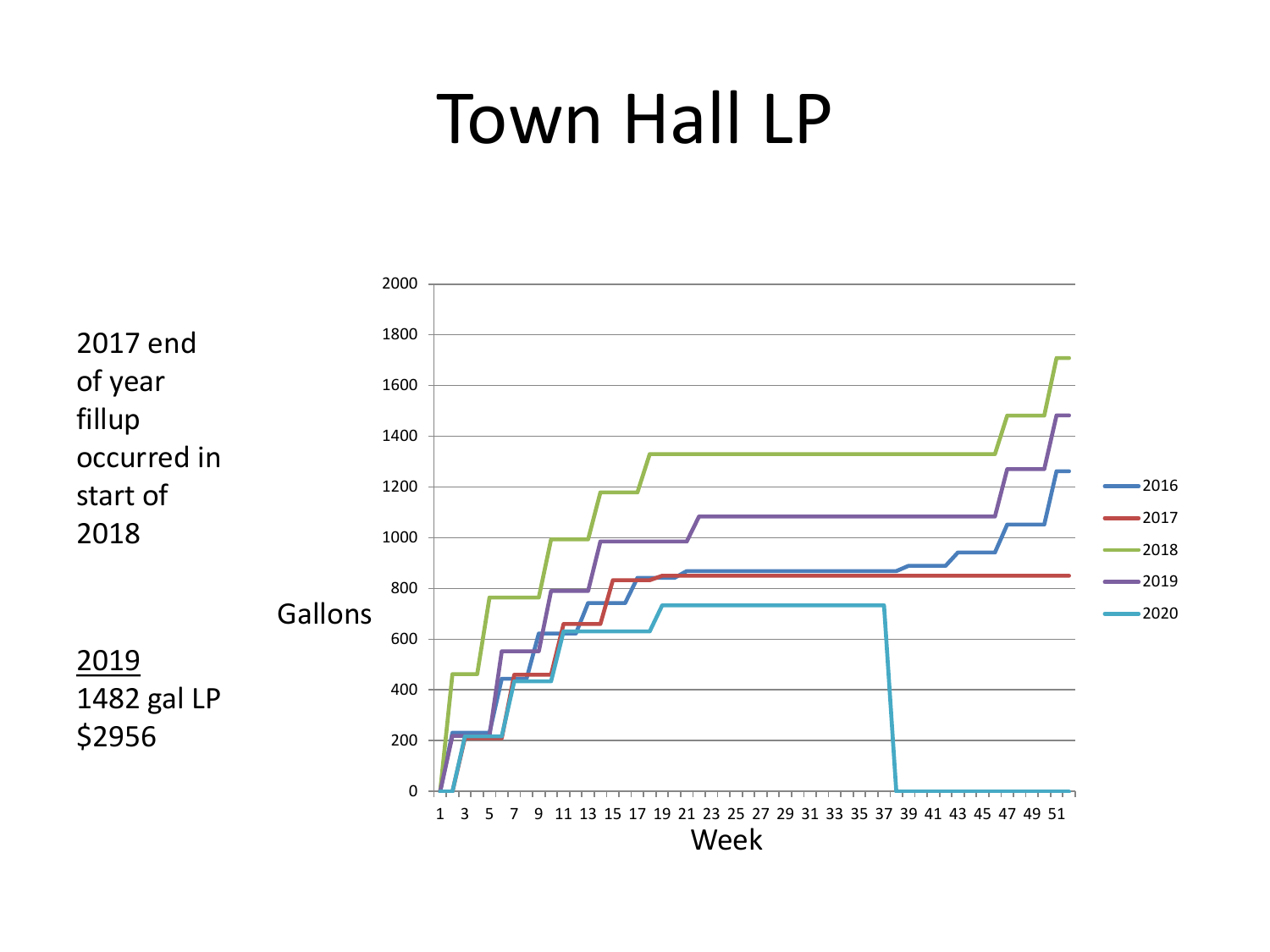# Fire Dept LP

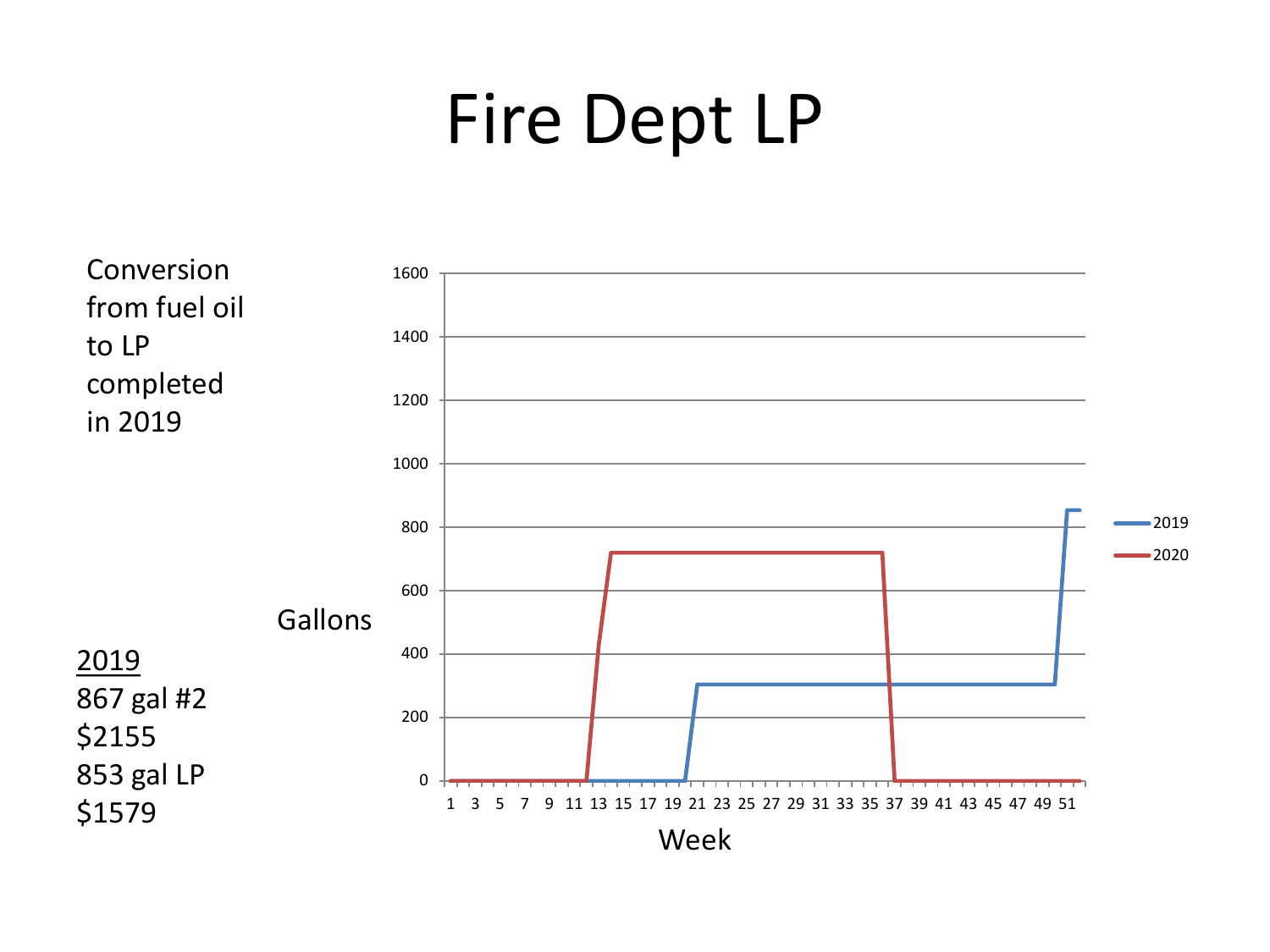# Highway Dept LP

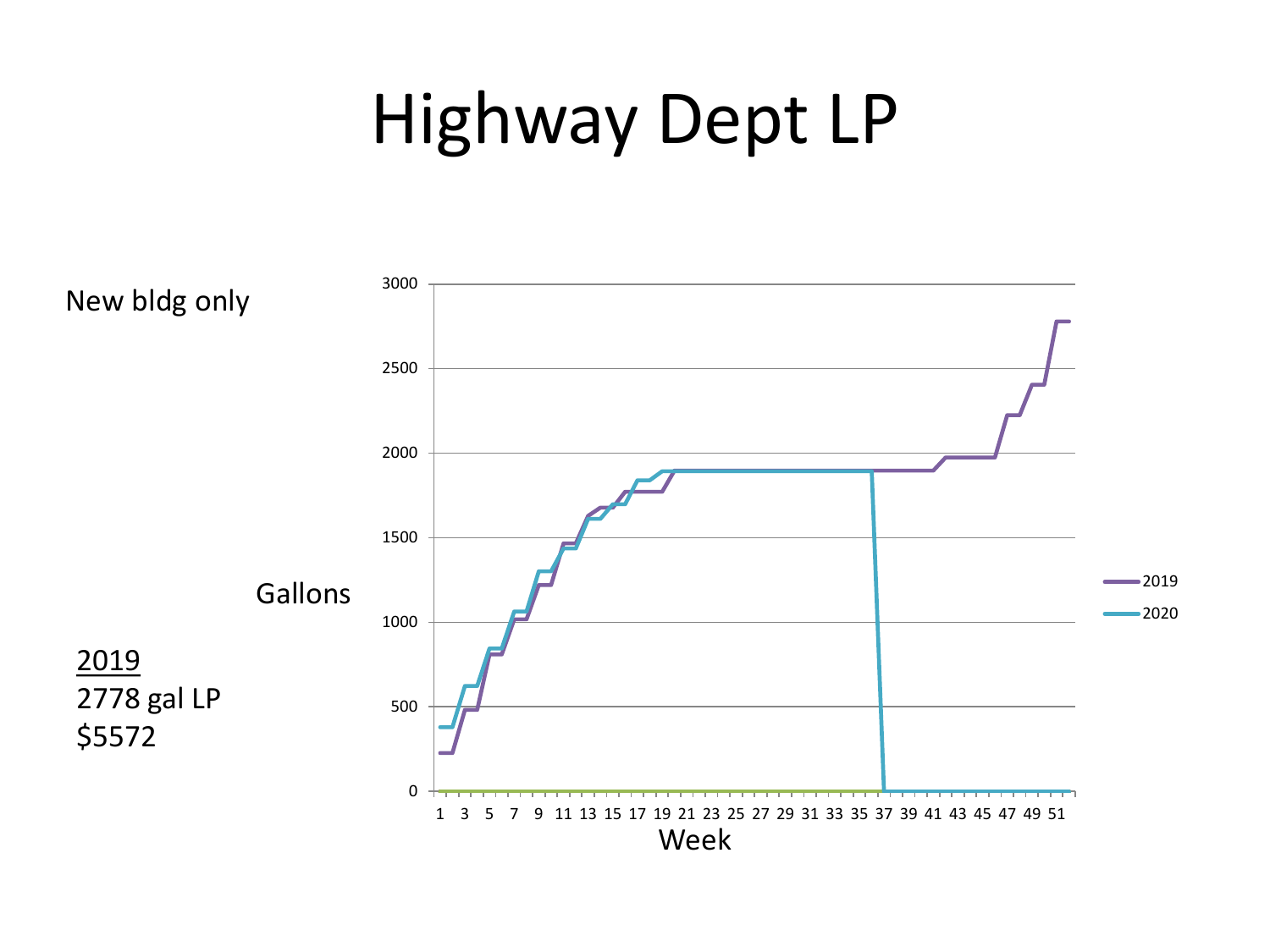#### Communications Tower LP



Week